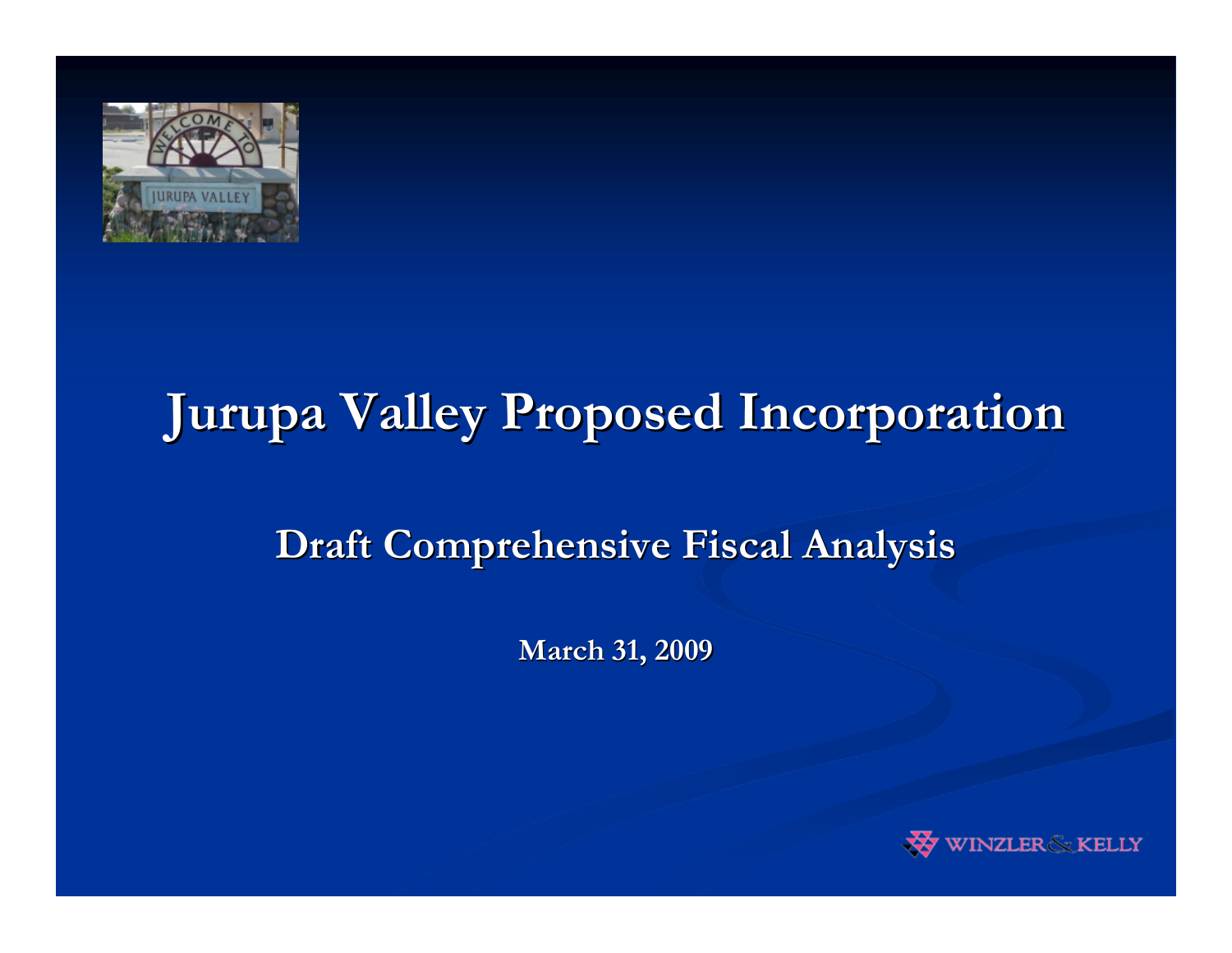

# **Incorporation Process Incorporation Process**

- $\blacktriangleright$  $\triangleright$   $\,$  Cortese-Knox-Hertzberg Local Government Reorganization Act of 2000  $\,$ **(California Government Code Section 56000 et sq)**
- ¾ **The Local Agency Formation Commission (LAFCO) in each county has The Local Agency Formation Commission (LAFCO) in each county has jurisdiction for approving or denying incorporations. jurisdiction for approving or denying incorporations.**
- ¾ **Application requirements for an incorporation include: Application requirements for an incorporation include:**
	- $\checkmark$  A petition signed by 25% of the registered voters in the proposed boundary or **a sponsorship from an existing lo a sponsorship from an existing local government agency whose jur cal government agency whose jurisdiction isdiction**  lies wholly or partly within the proposed boundary.
	- $\checkmark$   $\;$  A boundary map and legal description of the proposed boundary.
	- $\checkmark$  Any additional information required by LAFCO as part of the application.
- $\blacktriangleright$ **Riverside LAFCO requires an incorporation application to include an Initial Feasibility Analysis demonstrating initial fiscal viabil Initial Feasibility Analysis demonstrating initial fiscal viability.**

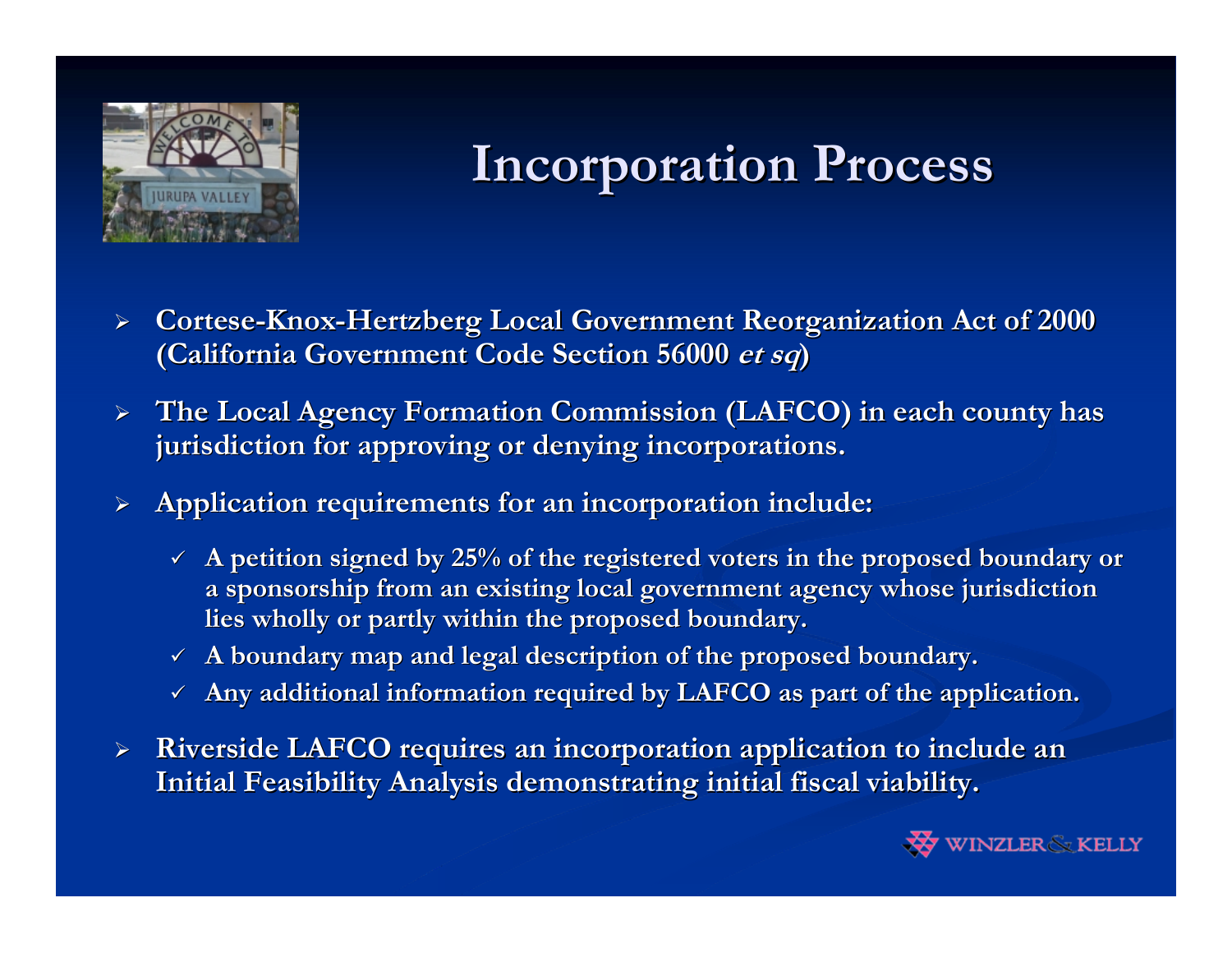

# **Incorporation Process Incorporation Process**

- $\blacktriangleright$  **Comprehensive Fiscal Analysis Comprehensive Fiscal Analysis - Detailed analysis of fiscal feasibility of Detailed analysis of fiscal feasibility of proposed incorporation proposed incorporation**
- $\blacktriangleright$  **CEQA - Negative Declaration Negative Declaration - Incorporations are change of government Incorporations are change of government organization only organization only- no environmental impact no environmental impact**
- ¾**Application Certificate of Filing-Application is officially deemed "complete complete " by LAFCO by LAFCO**
- ¾**LAFCO Public Hearings LAFCO Public Hearings**
- ¾**Incorporation Election Incorporation Election**

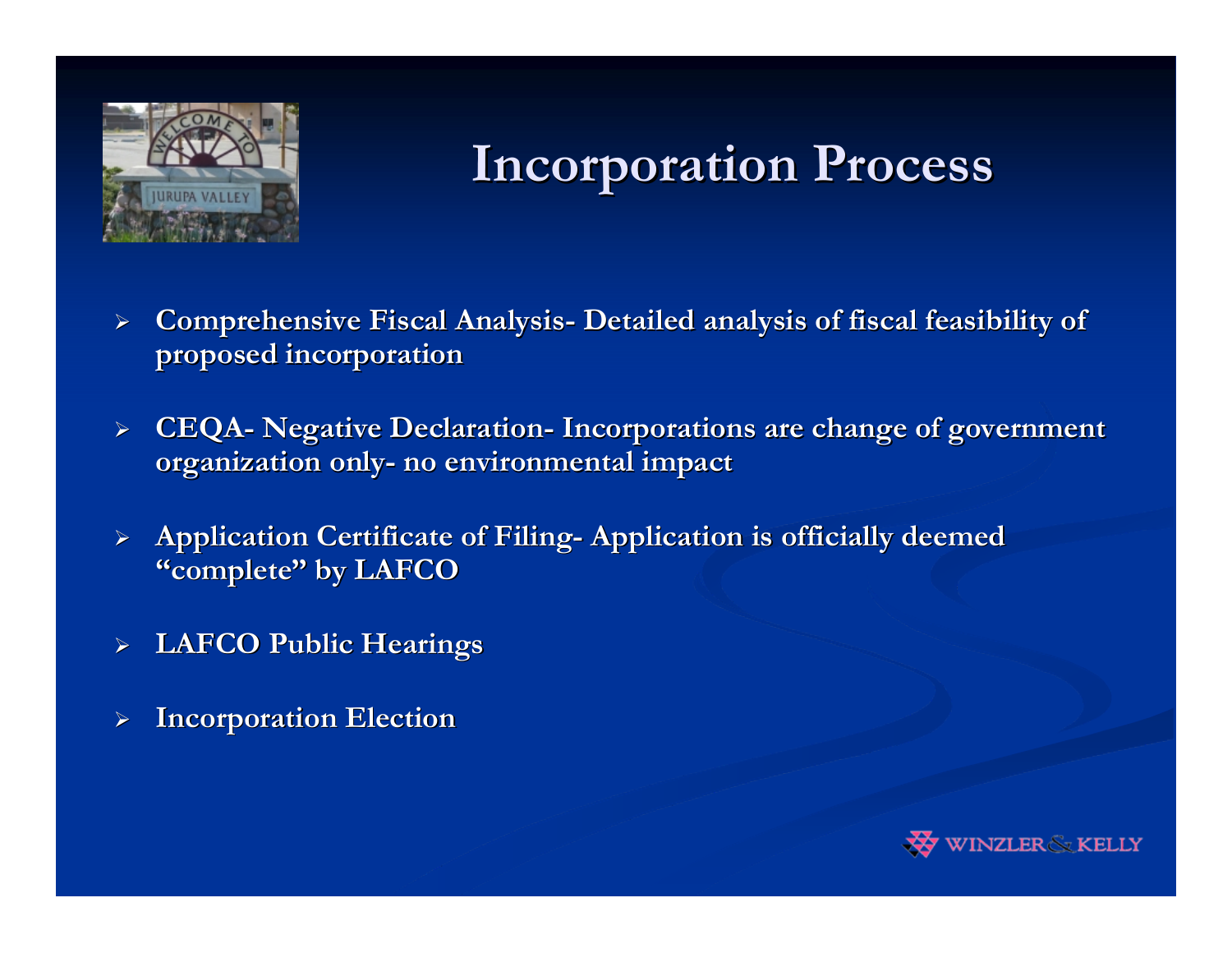

# **Comprehensive Fiscal Analysis Comprehensive Fiscal Analysis**

- $\blacktriangleright$  **Administrative Draft Comprehensive Administrative Draft Comprehensive Fiscal Analysis serves as the Fiscal Analysis serves as the Initial Initial Feasibility Analysis Feasibility Analysis**
- $\blacktriangleright$ **Section 56800 et sq specifies that a Comprehensive Fiscal Analysis shall review and analyze: review and analyze:**
	- 9 **Projected costs for the proposed Projected costs for the proposed town for the first three fiscal town for the first three fiscal years**
	- $\checkmark$  Projected revenues for the proposed town for the first three fiscal years
	- 9 **The effects of transfer of cost The effects of transfer of costs and revenues on any other local s and revenues on any other local agency**
	- $\checkmark$   $\;$  Any other information deemed necessary by LAFCO
- ¾All costs and revenues based on the most recent fiscal year that data is **available available**

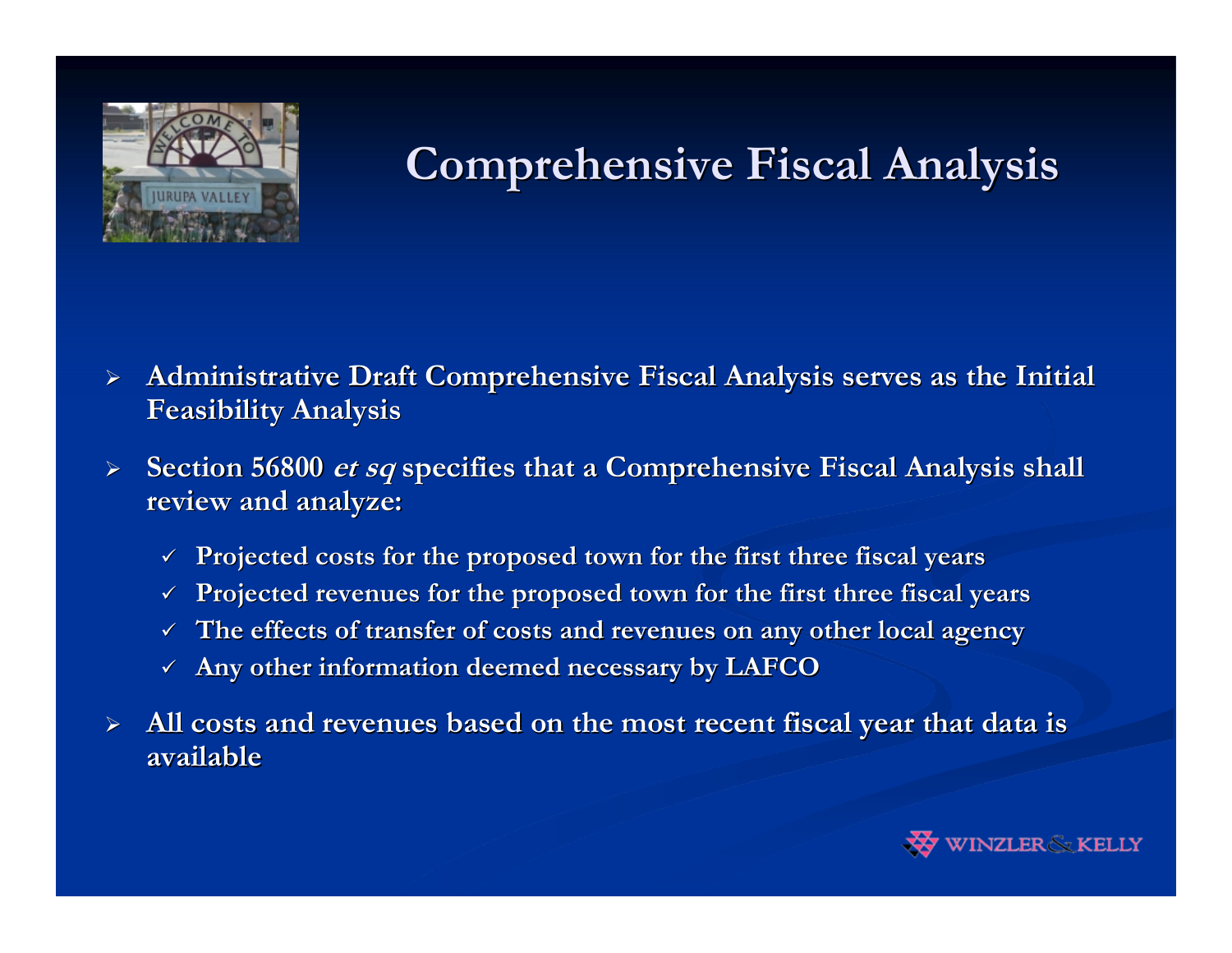

## **CFA Key Elements CFA Key Elements**

- $\blacktriangleright$ **10 -Year Forecast of Costs and Revenues Year Forecast of Costs and Revenues**
- $\blacktriangleright$ **Municipal Service Provision Plan Municipal Service Provision Plan**
- ¾**Property Tax Transfer Calculation Property Tax Transfer Calculation**
- $\blacktriangleright$ **Revenue Neutrality Mitigation**
- $\blacktriangleright$ **Transition Year Cash Flow**
- ¾**Provisional Appropriations Limit Provisional Appropriations Limit**

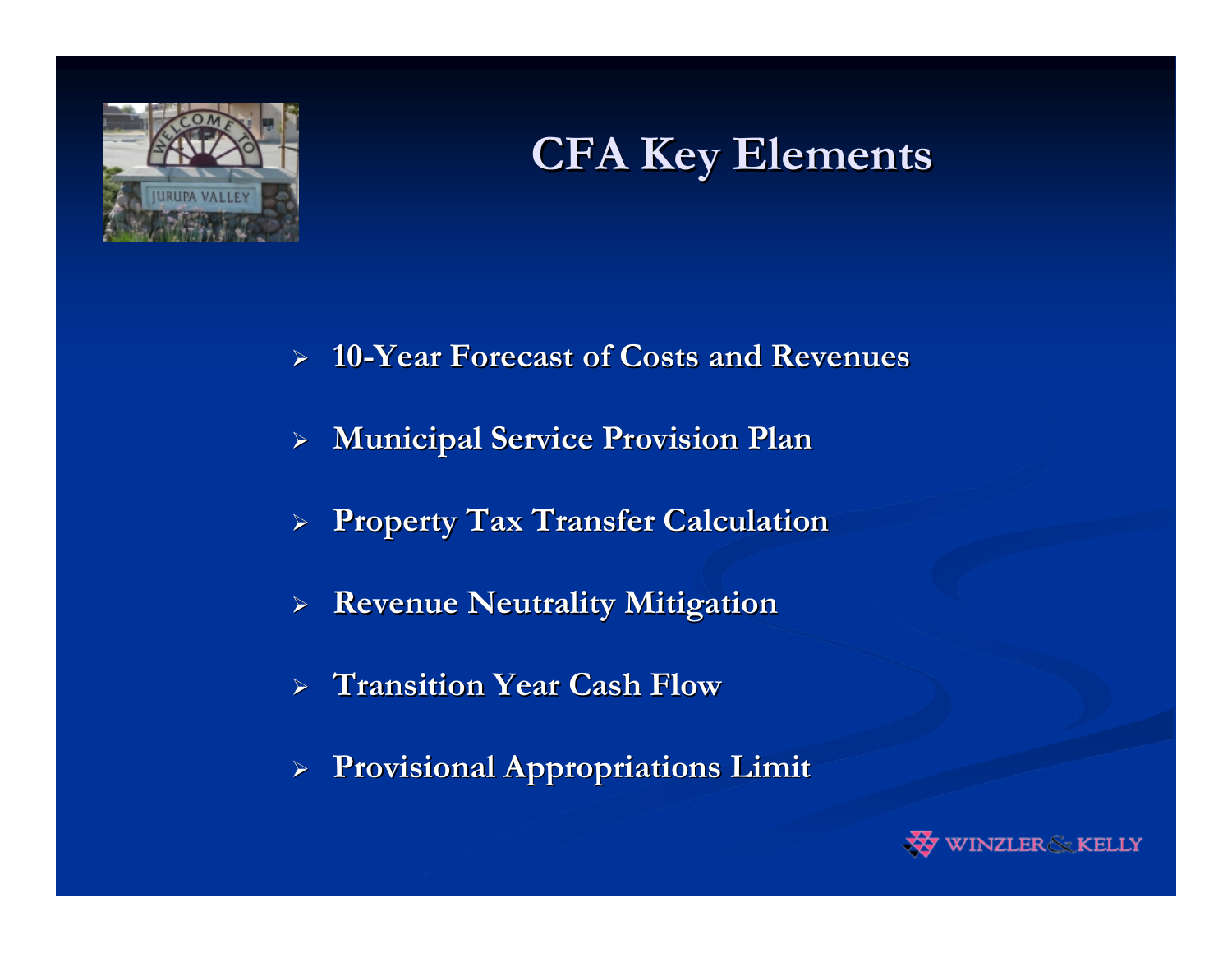

# **CFA Key Assumptions CFA Key Assumptions**

- $\blacktriangleright$  **Base Year Data Base Year Data - FY 2007/2008 FY 2007/2008 –County/State/Comparable Cities County/State/Comparable Cities**
- ¾**"Effective Date of Incorporation Effective Date of Incorporation "- July 1, 2010 July 1, 2010**
- $\blacktriangleright$ **Existing Community Service Districts & Recreation & Park District remain in place remain in place**
- $\blacktriangleright$  $\triangleright$  Municipal Service Plan based on a "Contract City" concept
- ¾**Proposed Boundary Area anticipates future residential and commercial growth potential based on county projections growth potential based on county projections**
- ¾**Consideration given for current economic downturn and anticipated slow recovery recovery**
- ¾**No new or additional taxes or fees No new or additional taxes or fees**

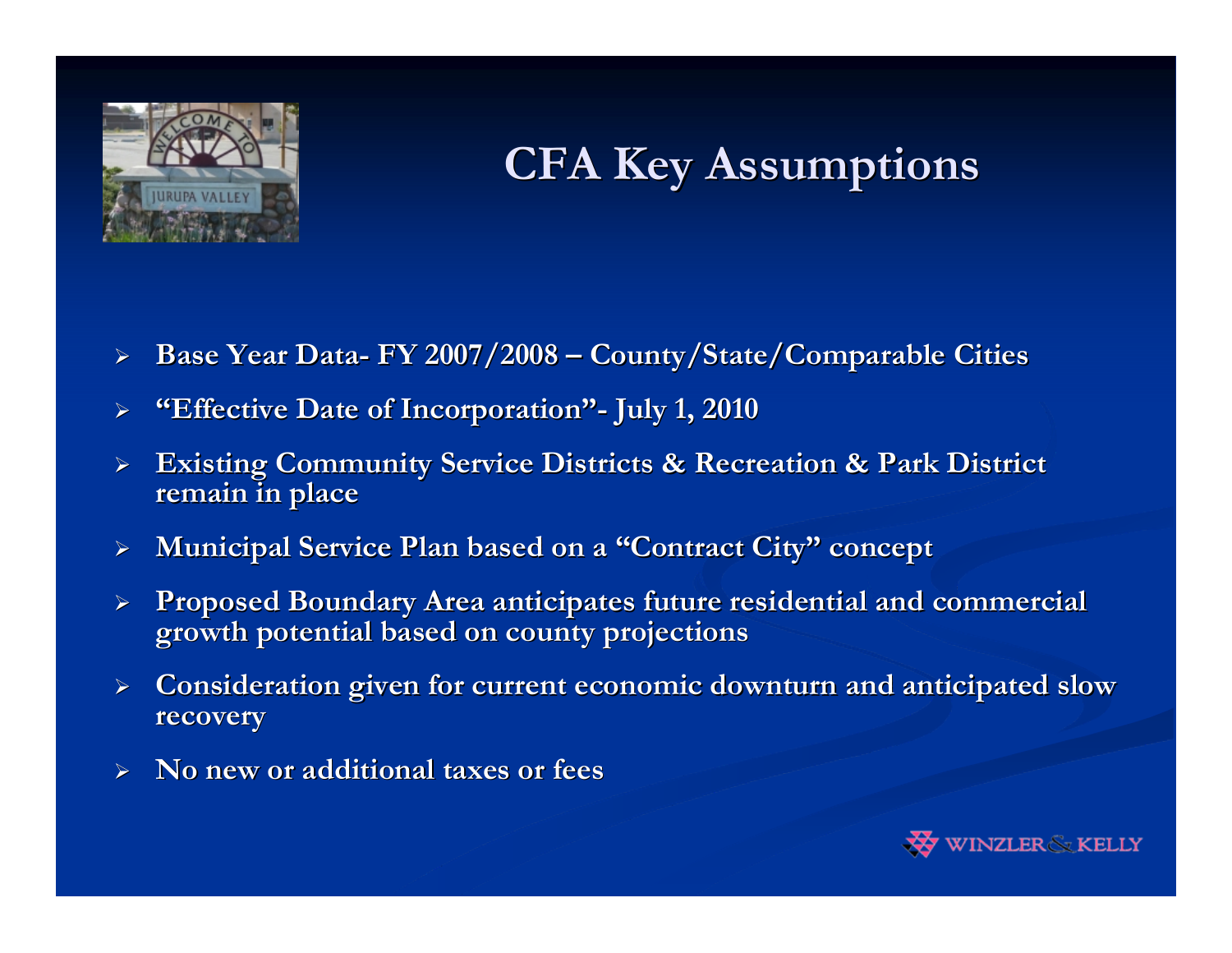

## **Effective Date of Incorporation Effective Date of Incorporation**

- $\blacktriangleright$ **The date that the city is deemed The date that the city is deemed "official official"**
- $\blacktriangleright$  **CFA projects a date based on an anticipated schedule CFA projects a date based on an anticipated schedule - LAFCO establishes the LAFCO establishes the official date as part of the approval process official date as part of the approval process**
- $\blacktriangleright$  $\triangleright$  Pre-incorporation transition period is that time between the incorporation election **and the and the "Effective Date Effective Date"**
	- $\times$  Newly elected city council arranges initial interim staffing to "establish" the city
	- $\checkmark$  $\times$  Significant organizational activity must occur prior to the "Effective Date"
- $\blacktriangleright$  **Post -incorporation transition period incorporation transition period is that time between the is that time between the "Effective Date Effective Date " and the end of that Fiscal Year the end of that Fiscal Year**
	- $\checkmark$ **County provides Post County provides Post-incorporation transition services incorporation transition services**

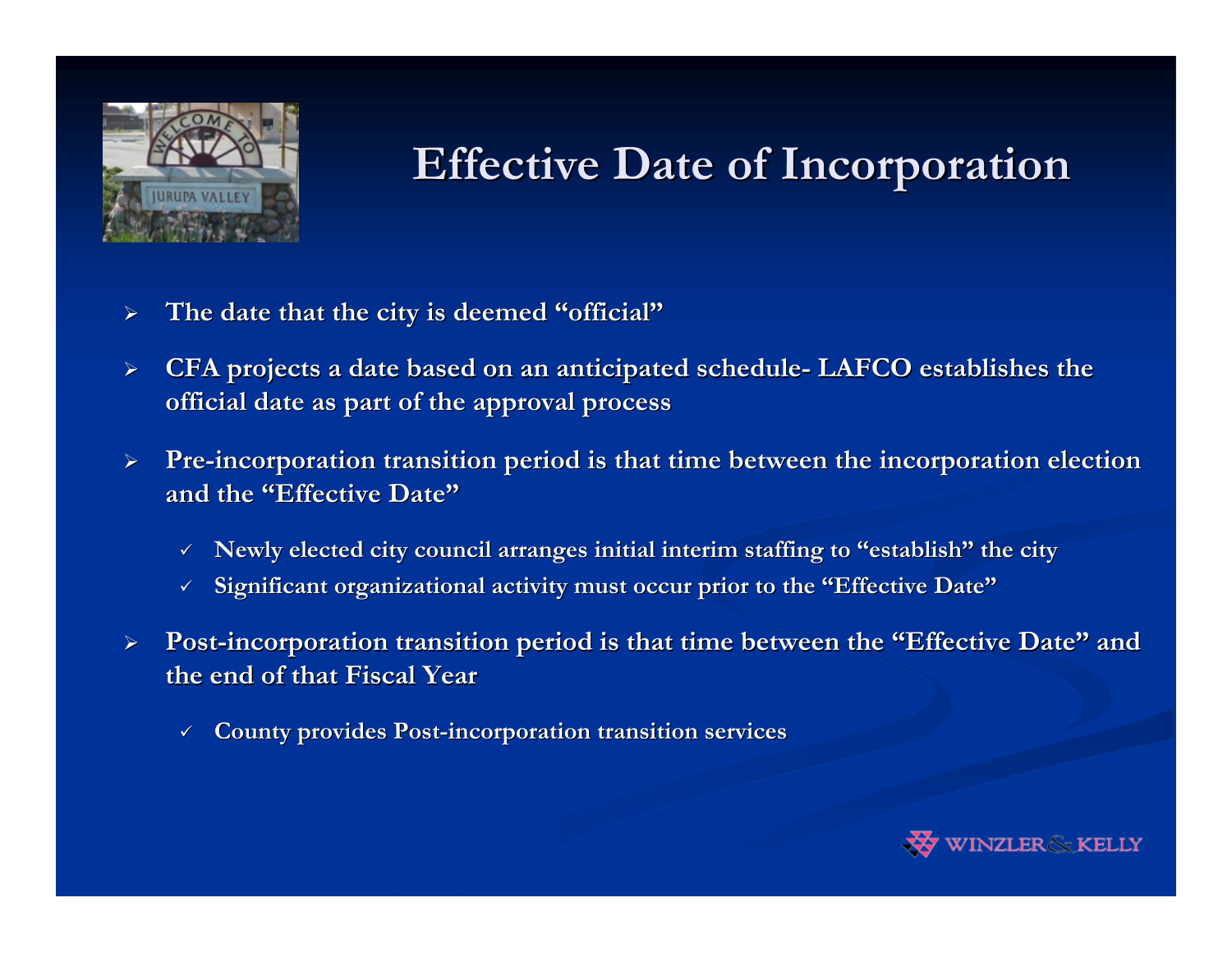

#### **Proposed Boundary Proposed Boundary**

**The Proposed Boundary includes all unincorporated territory east of Hamner north of Limonite, and east of the I-15 freeway south of** Limonite, and is generally bounded by the City of Riverside to the east, the Cities of Riverside and Norco to the south, and San **Bernardino County to the north. Current population is approximately 92,356 with approximately 26,380 housing units. 92,356 with approximately 26,380 housing units.** 

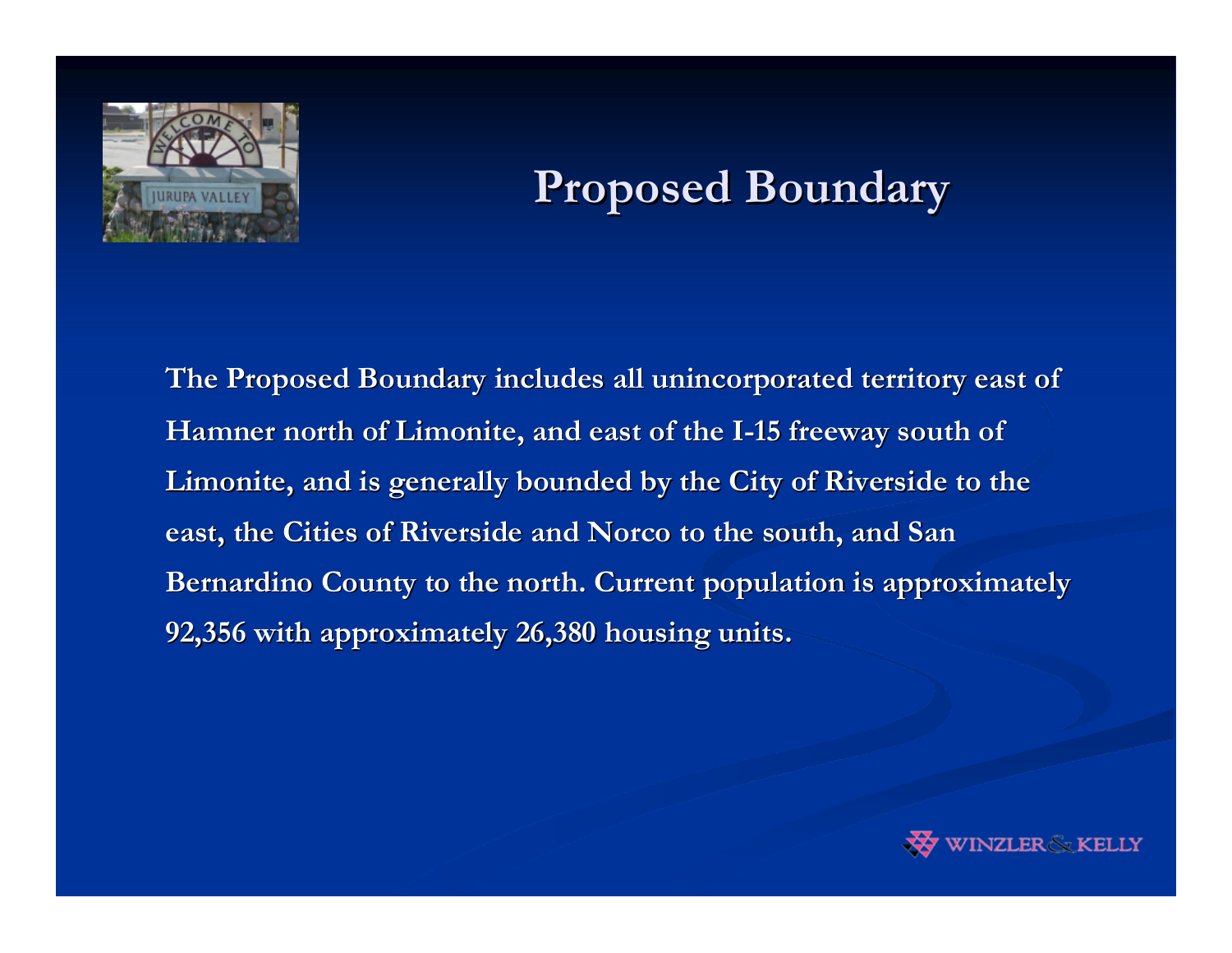

#### **Proposed Boundary Proposed Boundary**



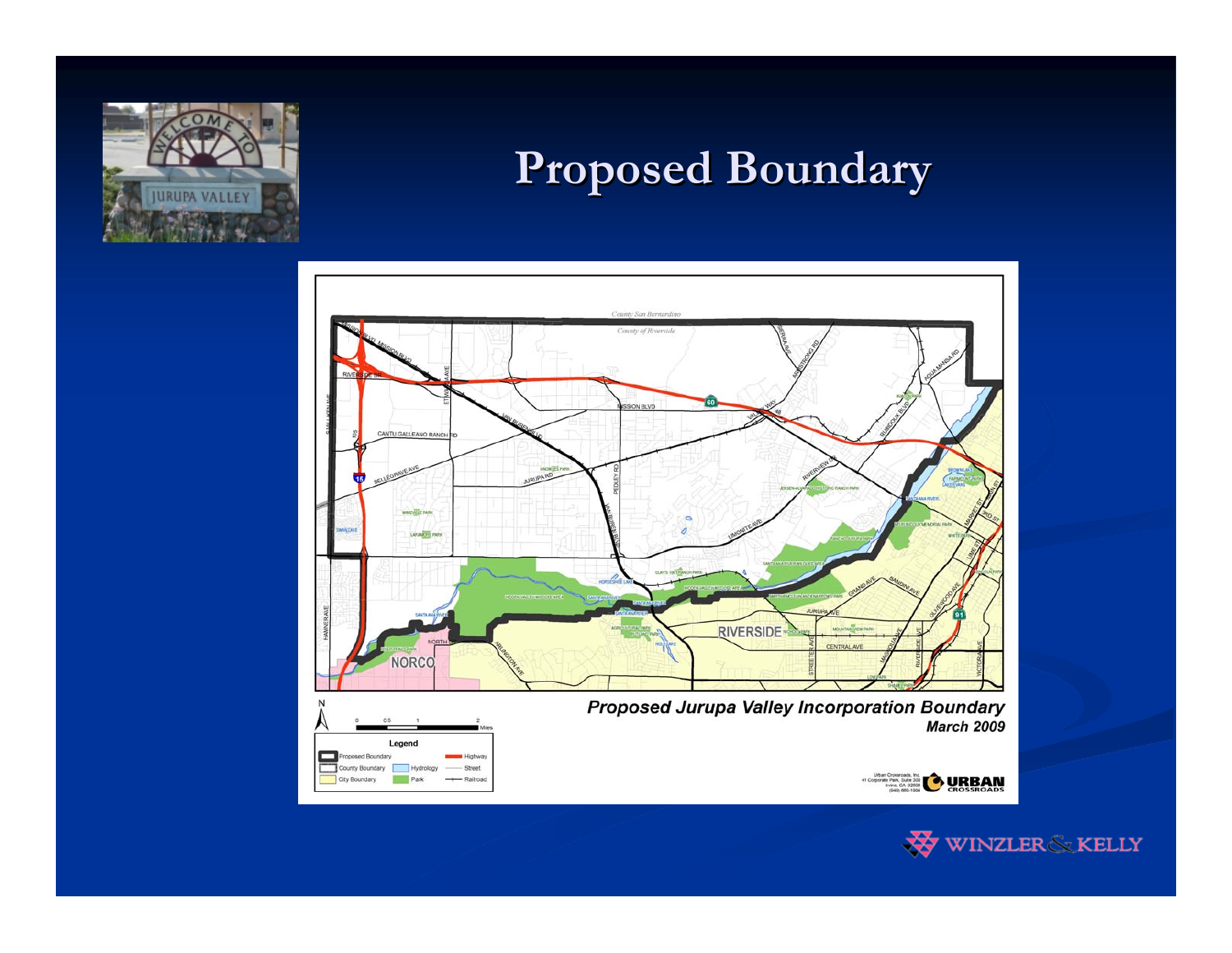

### **Alternative Boundaries Alternative Boundaries**

- ¾ **Boundary Alternative One Boundary Alternative One**
	- $\checkmark$  This boundary alternative includes all unincorporated territory east  $\checkmark$ of Wineville, and is generally bounded by the City of Riverside to the east, the Cities of Riverside and Norco to the south, and San **Bernardino County to the north.**
- $\blacktriangleright$  **Boundary Alternative Two Boundary Alternative Two**
	- $\checkmark$  This boundary alternative includes all unincorporated territory east  $\checkmark$ **of the I of the I -15 freeway, and is generally bounded by the City of Riverside 15 freeway, and is generally bounded by the City of Riverside to the east, the Cities of Riverside and Norco to the south, and San** *i* **Bernardino County to the north.**
- $\blacktriangleright$ **Each of these Boundary Alternatives were found to be not fiscally feasible at this time feasible at this time**

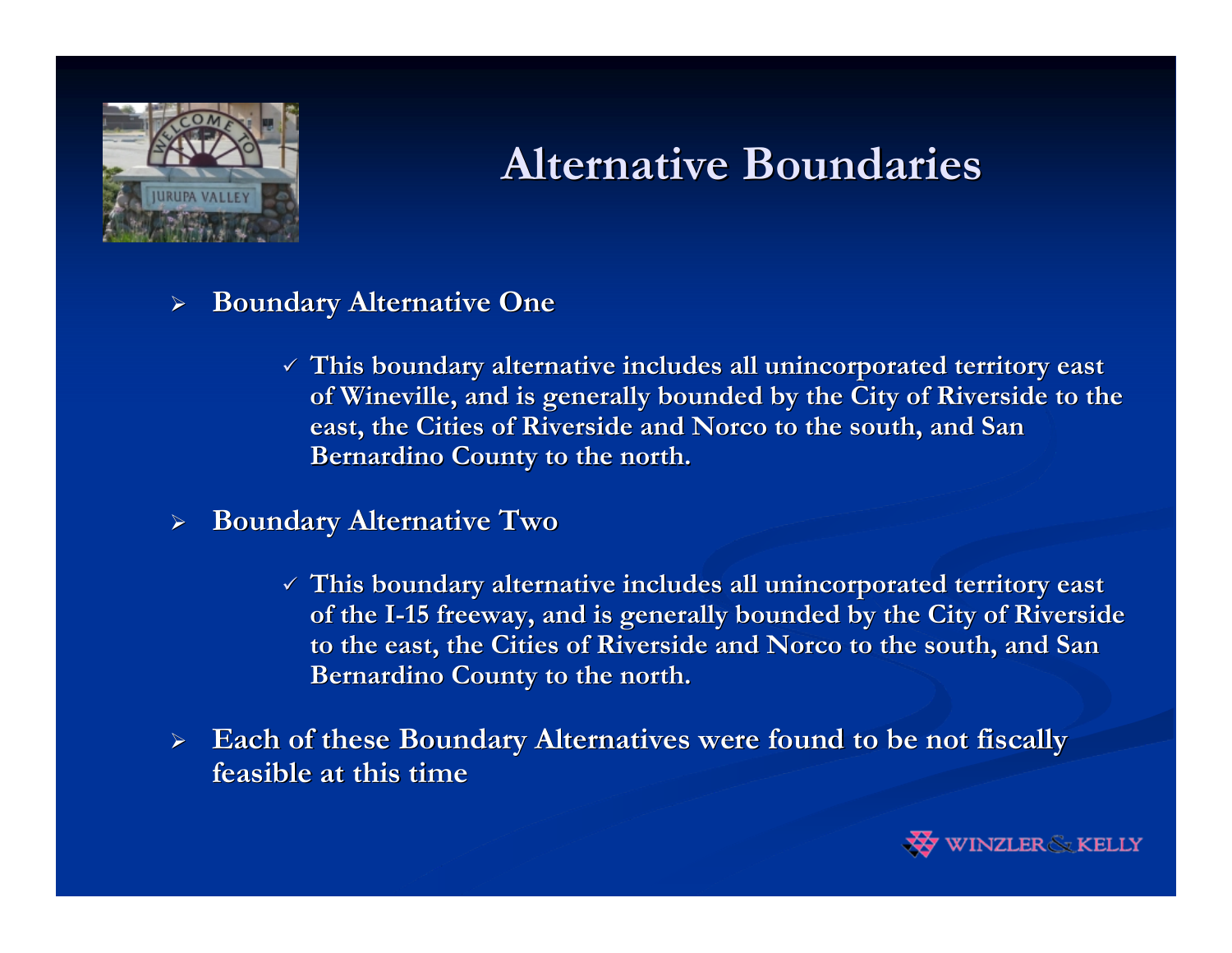

## **Fiscal Analysis Fiscal Analysis Fund Categories Fund Categories**

¾ **Two basic types of revenues Two basic types of revenues- "General Purpose General Purpose" & "Restricted Restricted"**

- ¾ **Three basic Fund Categories Three basic Fund Categories**
	- 9 **General Fund General Fund - All "general purpose general purpose" revenue and most municipal revenue and most municipal service expenditures service expenditures**
	- 9 **Road Fund Road Fund - All "restricted restricted" road related revenues and expenditures road related revenues and expenditures**
	- 9 **Structural Fire Fund Structural Fire Fund - All "restricted restricted" Structural Fire Property Tax Structural Fire Property Tax revenue revenue**
		- **Restricted for funding Fire Protection services**
		- **Any excess cannot be used for any other purpose Any excess cannot be used for any other purpose**

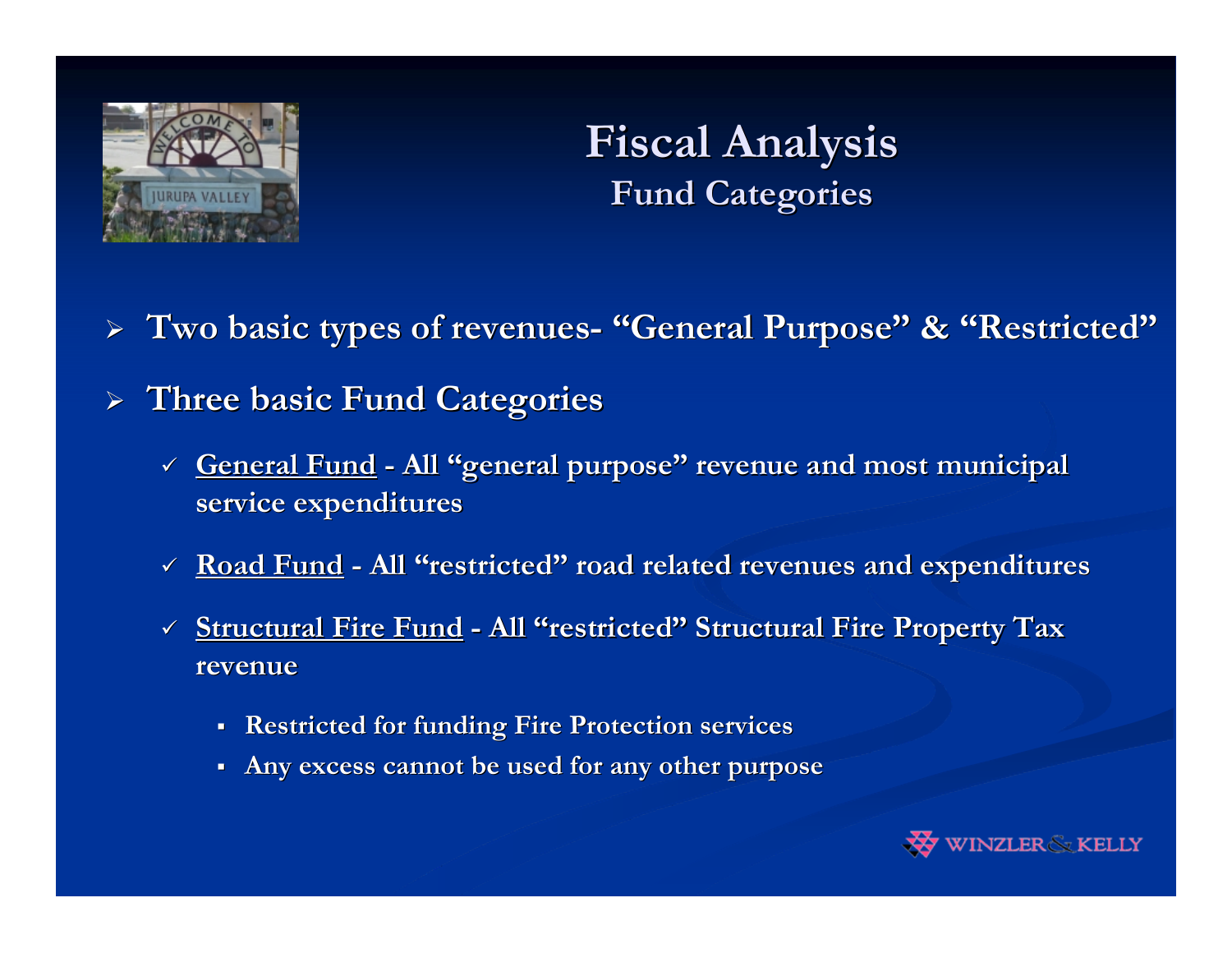

#### **Fiscal Analysis Fiscal Analysis Fund Categories Fund Categories- Revenues Revenues**

#### ¾ **Major General Fund revenues include: Major General Fund revenues include:**

- 9 **General Property Tax General Property Tax**
- 9 **Motor Vehicle License Fees Motor Vehicle License Fees**
- 9 **Sales Taxes/Property In Lieu of Sales Tax Sales Taxes/Property In Lieu of Sales Tax**
- 9 **Franchise Fees/Fees for Services/Misc Revenues Franchise Fees/Fees for Services/Misc Revenues**

#### ¾ **Major Road Fund revenues include: Major Road Fund revenues include:**

- 9 **State Fuel Taxes State Fuel Taxes**
- 9 **Prop 42 Fuel Sales Taxes Prop 42 Fuel Sales Taxes**
- $\checkmark$  Measure A Local Streets & Roads Revenue  $\checkmark$
- ¾ **Major Structural Fire Fund revenues include: Major Structural Fire Fund revenues include:**
	- 9 **Structural Fire Property Taxes Structural Fire Property Taxes**

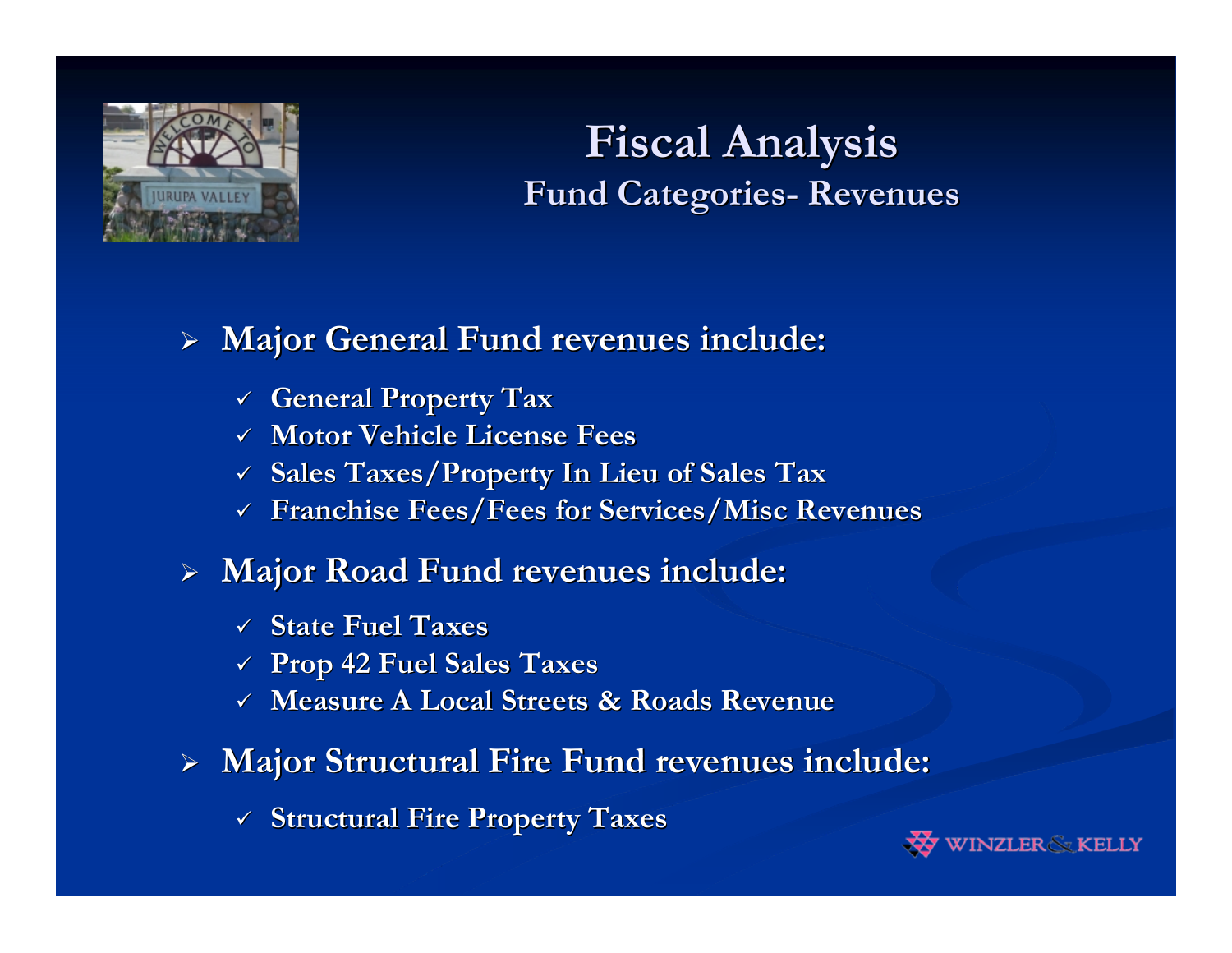

## **Fiscal Analysis Fiscal Analysis Fund Categories Fund Categories- Expenditures Expenditures**

#### ¾ **Major General Fund expenditures include: Major General Fund expenditures include:**

- 9 **Law Enforcement/Animal Control Law Enforcement/Animal Control**
- 9 **Fire Protection Services Fire Protection Services**
- $\checkmark$  General Government (Administration, Finance, City Attorney)  $\checkmark$
- 9 **Community Development Community Development**
- ¾ **Major Road Fund expenditures include: Major Road Fund expenditures include:**
	- 9 **Road Maintenance including Slurry Sealing Road Maintenance including Slurry Sealing**
	- 9 **Traffic Signal Maintenance/Traffic Engineering Traffic Signal Maintenance/Traffic Engineering**
- ¾ **Major Structural Fire Fund expenditures include: Major Structural Fire Fund expenditures include:**
	- 9 **Fire Protection Services (Revenue Transfer) Fire Protection Services (Revenue**

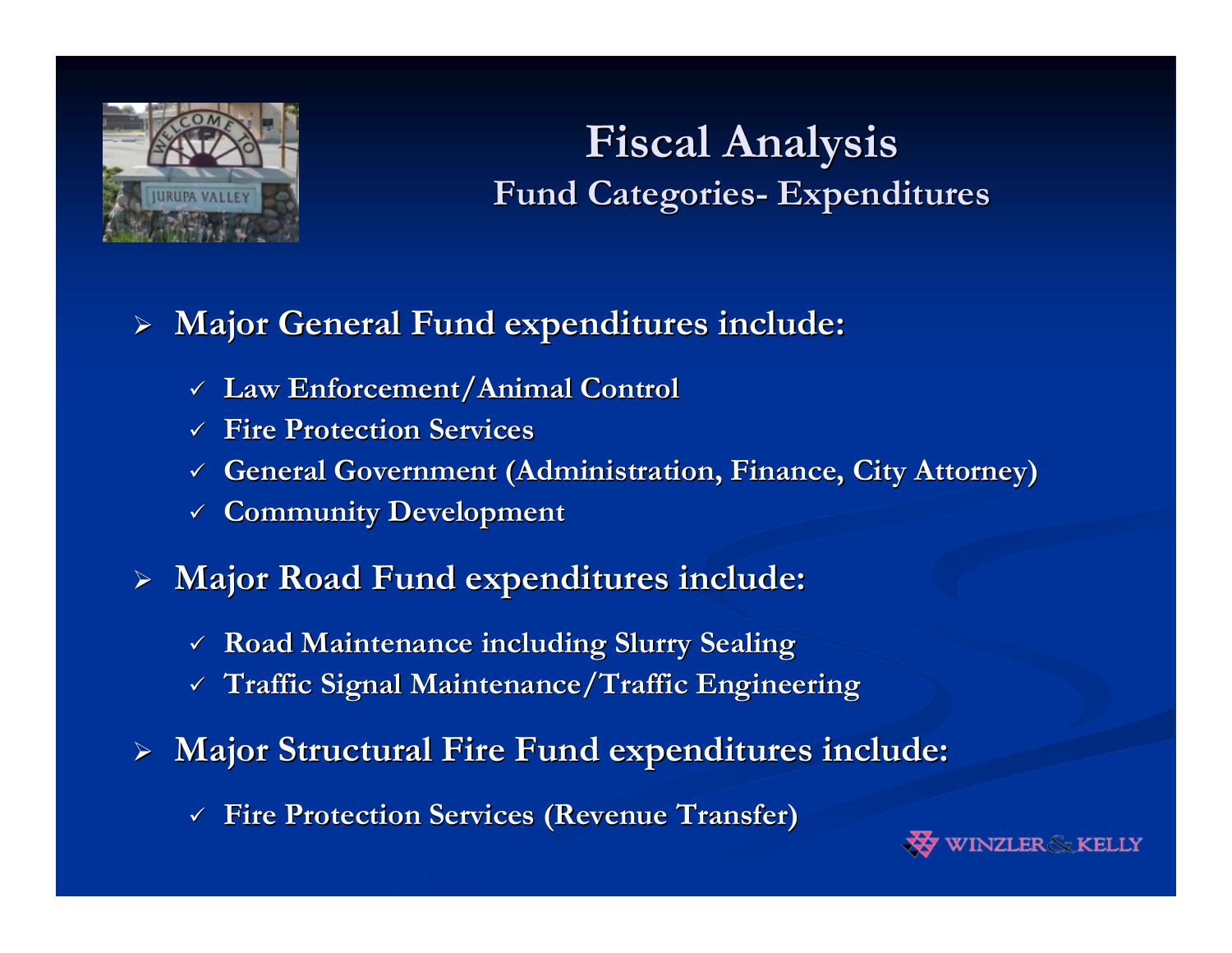

### **Fiscal Analysis Fiscal Analysis Findings of Feasibility Findings of Feasibility**

- $\blacktriangleright$ Fiscally Feasible in the short term with long term sustainability
- $\blacktriangleright$ **Annual General Fund Operating Surpluses in all years**
- $\blacktriangleright$ **Significant General Fund Reserve capacity in all years**
- $\blacktriangleright$ **Road Fund exhibits strong Operating and Reserve annual surpluses**
- $\blacktriangleright$ **Significant Capacity for future service enhancements**

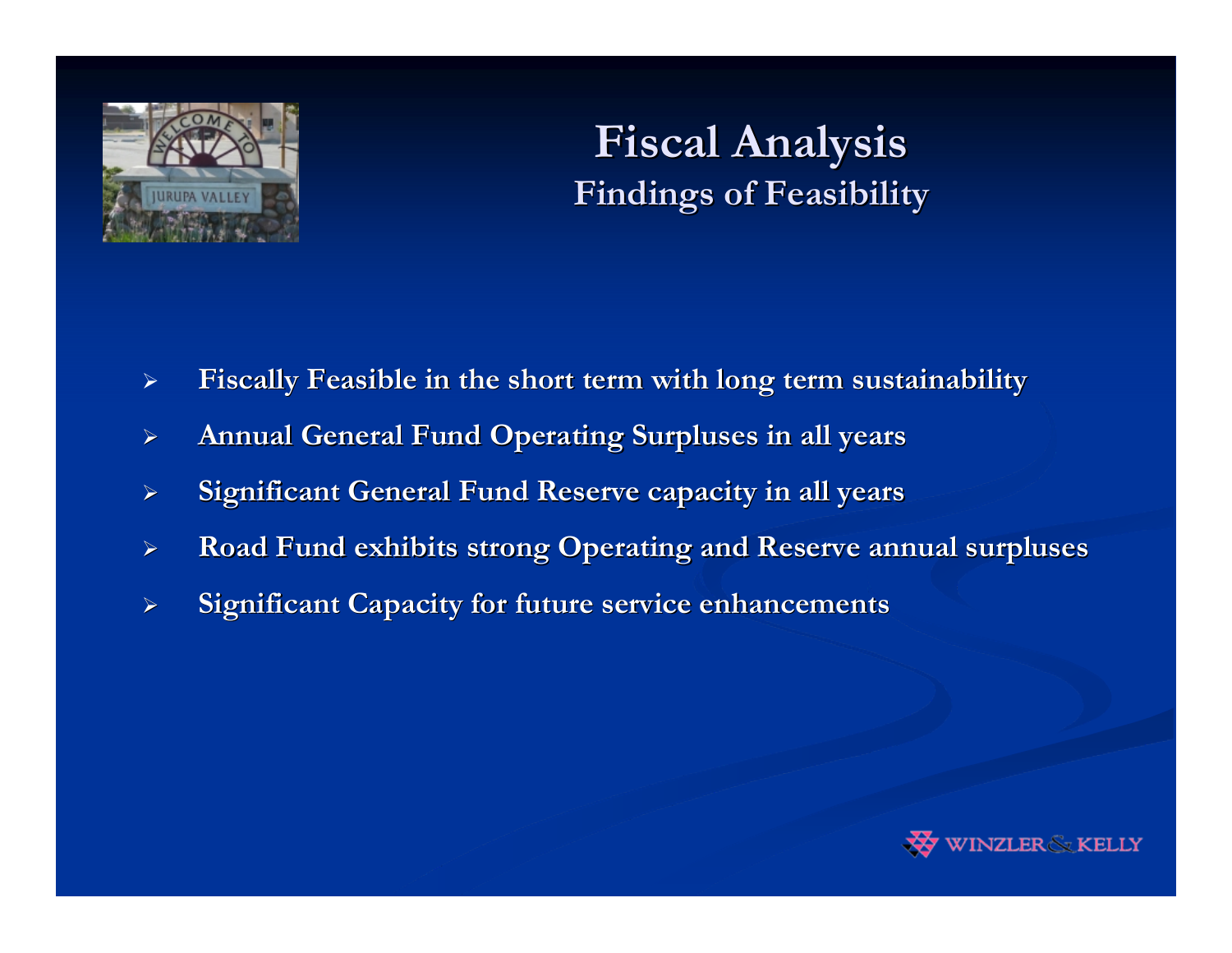

**General Fund Revenues**

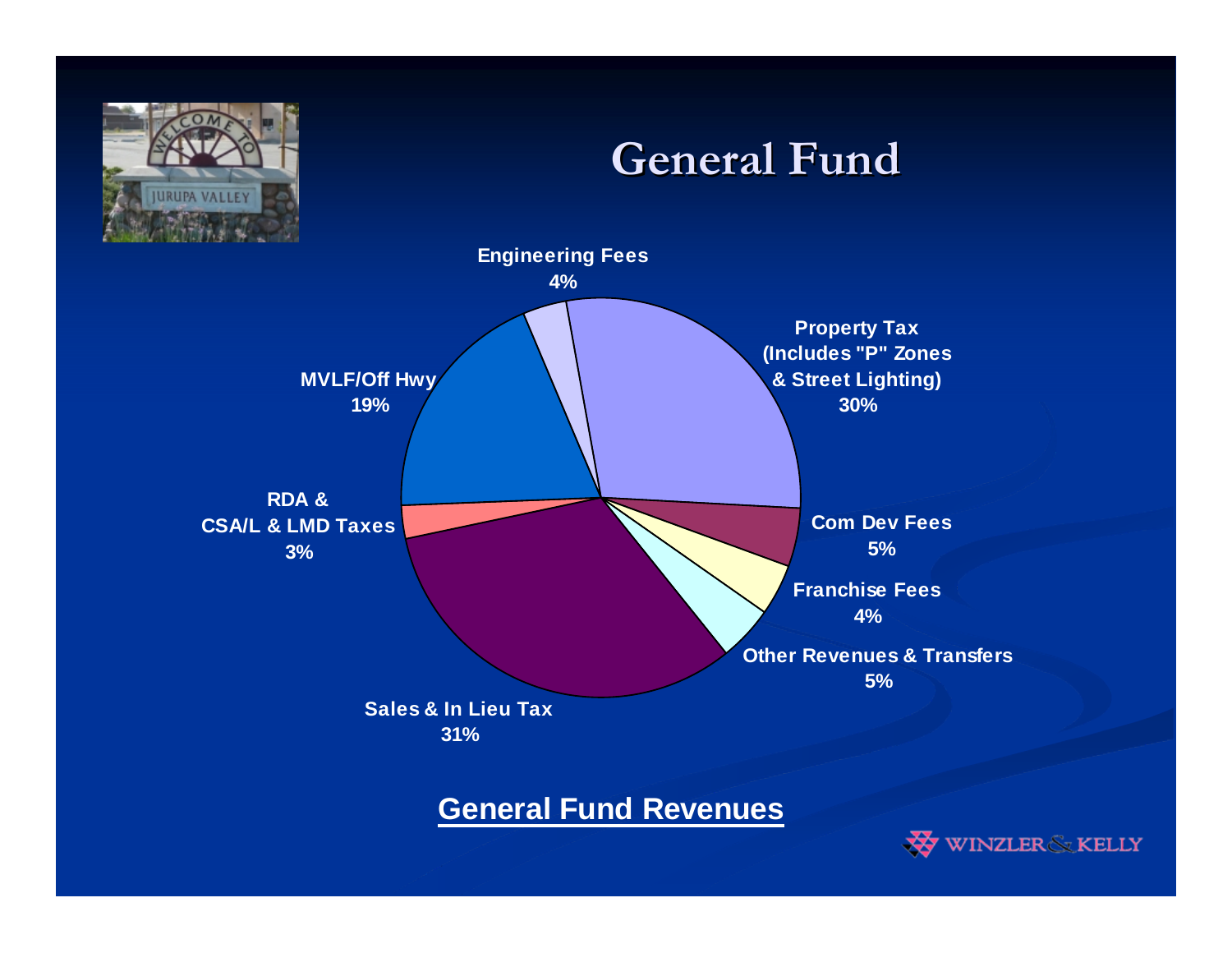

#### **General Fund General Fund**



#### **General Fund Expenditures**

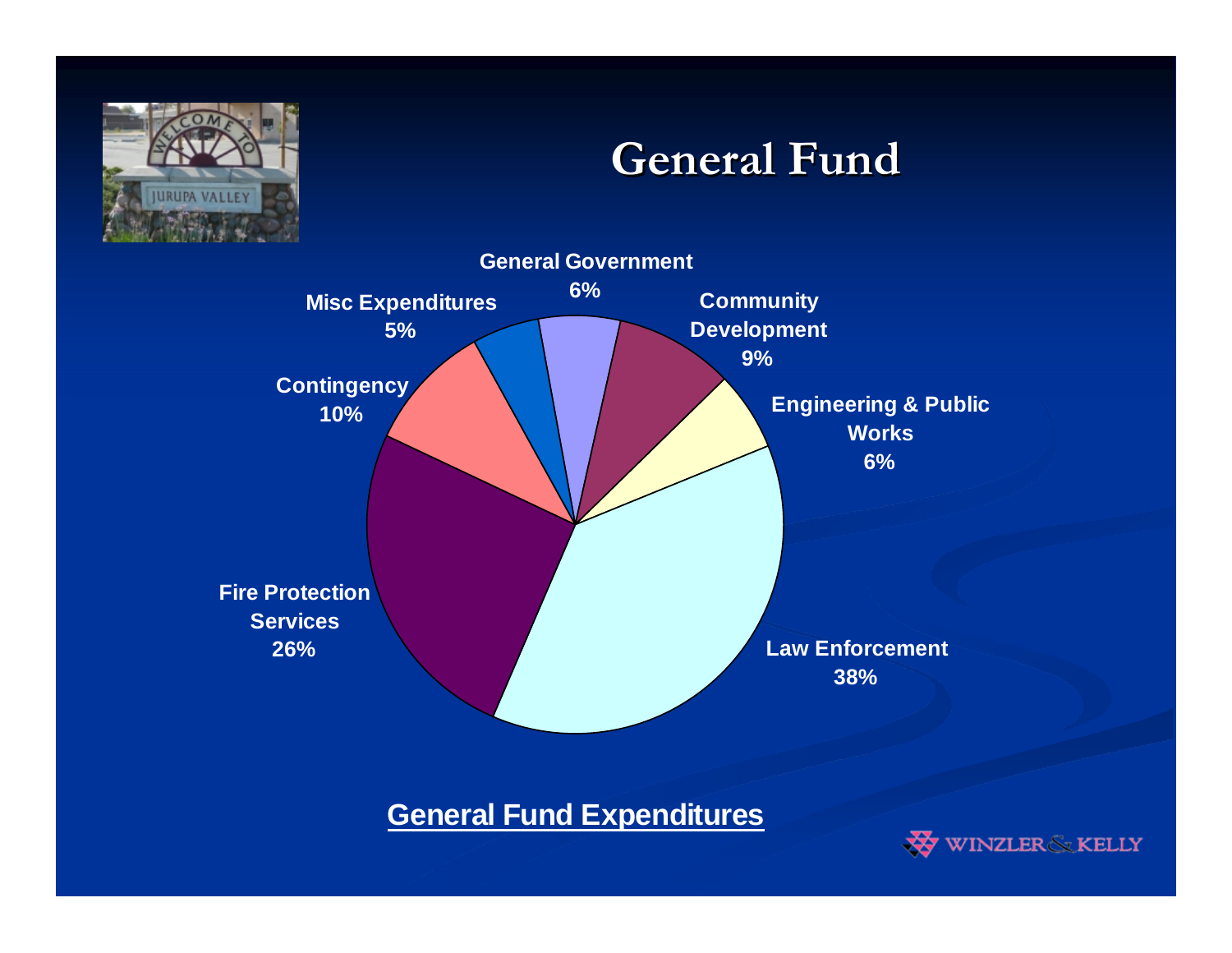

#### **Road Fund Road Fund**



#### **Road Fund Revenues**

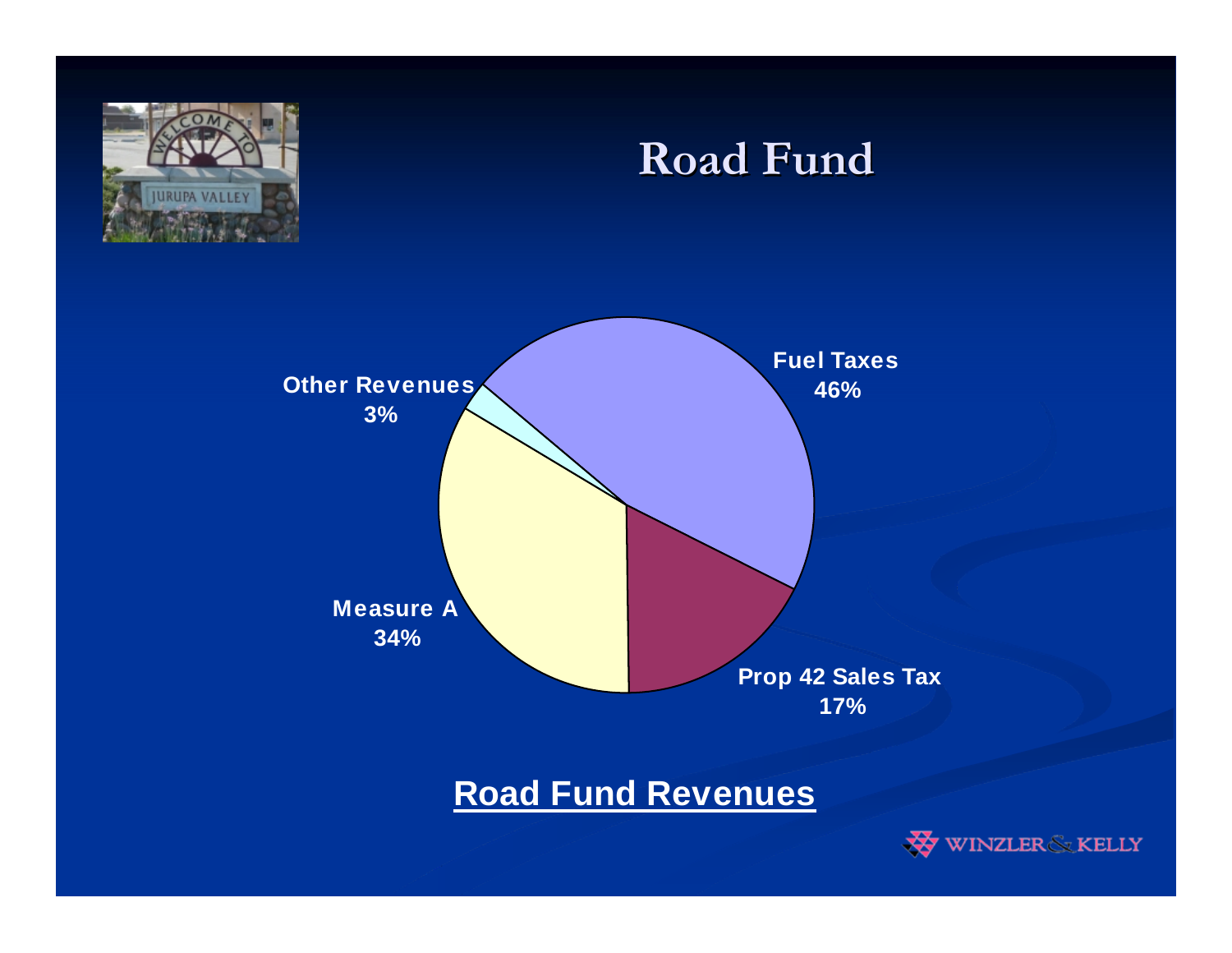

#### **Road Fund Road Fund**



#### **Road Fund Expenditures**

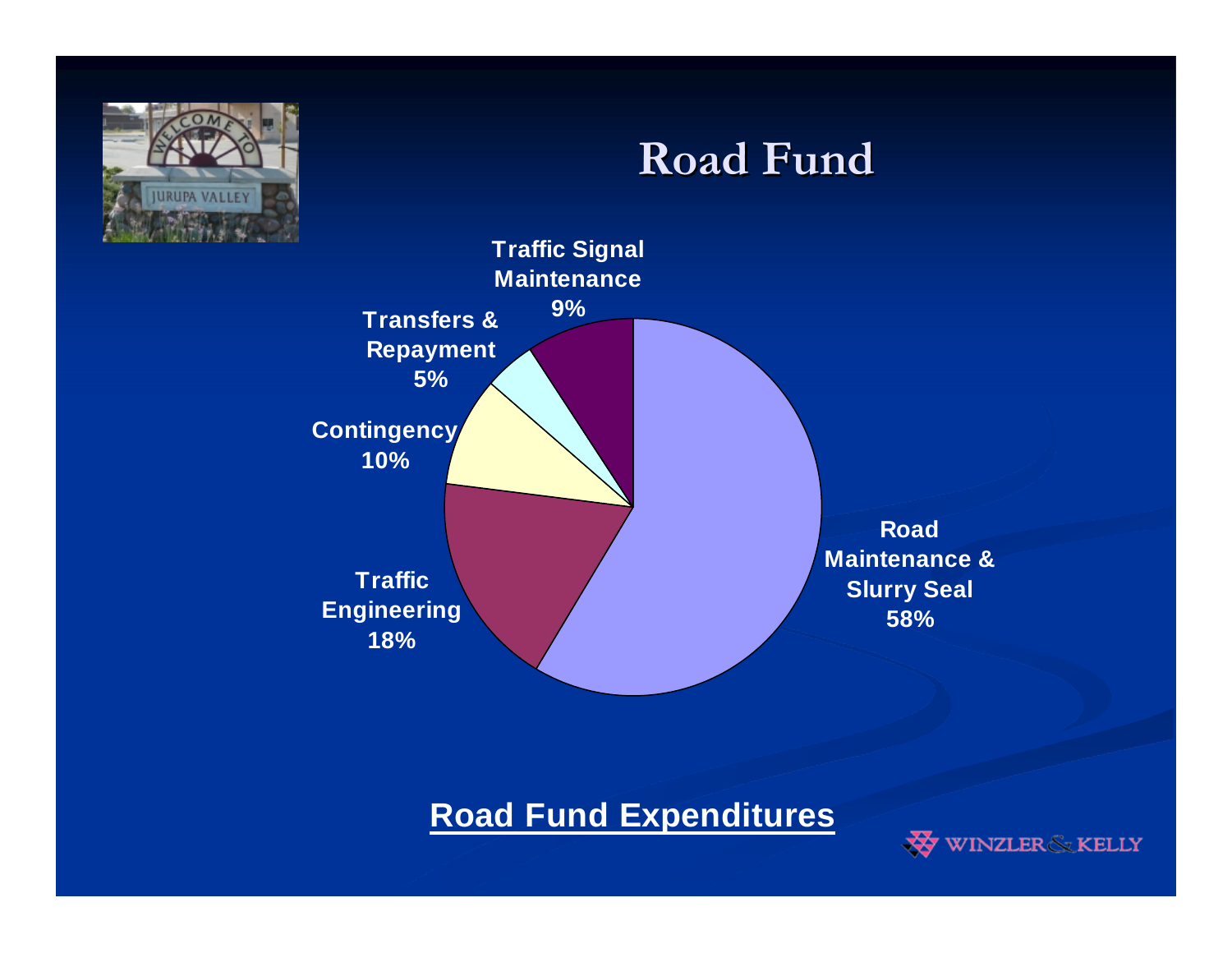

## **Fiscal Analysis Fiscal Analysis Reserve Capacity Reserve Capacity**

- ¾ **General Fund Reserve Capacity General Fund Reserve Capacity**
	- $\checkmark$  Operating Surpluses average approximately \$5,363,364 annually
	- $\checkmark$  Operating Reserve after 10 years is approximately \$53,633,637
	- $\checkmark$  Annual Operating Reserve to Expenditure ratio maintained **between 39 between 39-97% over the 10 year forecast 97% over the 10 year forecast**
- ¾ **In addition to the 10% Contingency annual Expenditure In addition to the 10% Contingency annual Expenditure**
- $\triangleright$  Does not include any potential Revenue Neutrality Mitigation that **has yet to be negotiated has yet to be negotiated**
- ¾ **Demonstrates significant capacity Demonstrates significant capacity for increasing service levels for increasing service levels and accommodating Revenue Neutrality accommodating Revenue Neutrality**

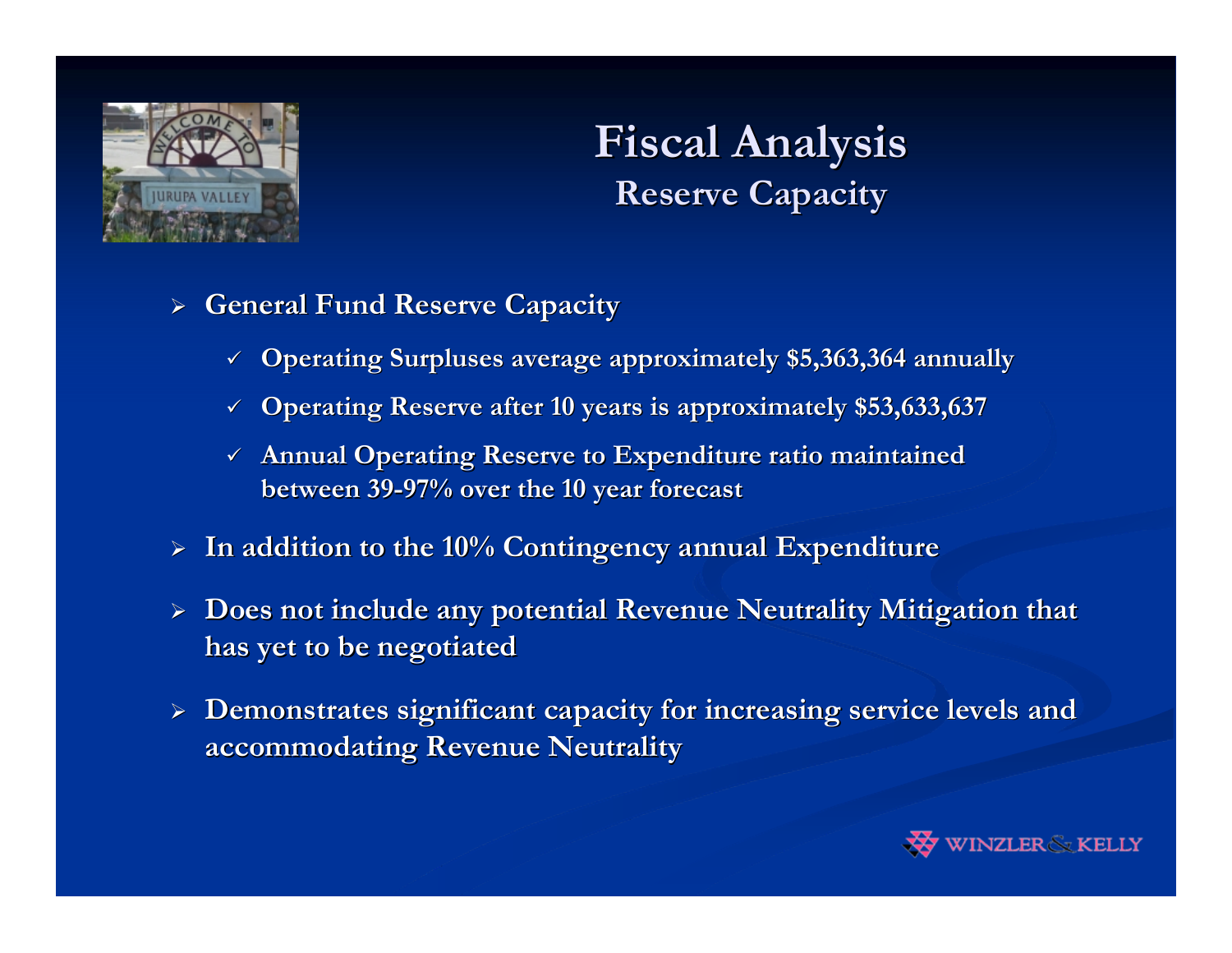

## **Fiscal Analysis Fiscal Analysis Reserve Capacity Reserve Capacity**

- ¾ **Road Fund Reserve Capacity Road Fund Reserve Capacity**
	- 9 **Operating Surpluses average approximately \$1,316,633 annually Operating Surpluses average approximately \$1,316,633 annually**
	- 9 **Operating Reserve after 10 years Operating Reserve after 10 years is approximately \$13,166,333 is approximately \$13,166,333**
	- $\checkmark$  Annual Operating Reserve to Expenditure ratio maintained **between 124 between 124-264% over the 10 year forecast 264% over the 10 year forecast**
- ¾ **In addition to the 10% Contingency annual Expenditure In addition to the 10% Contingency annual Expenditure**
- ¾ **Demonstrates significant capacity Demonstrates significant capacity for increasing Road Maintenanc for increasing Road Maintenance service levels service levels**

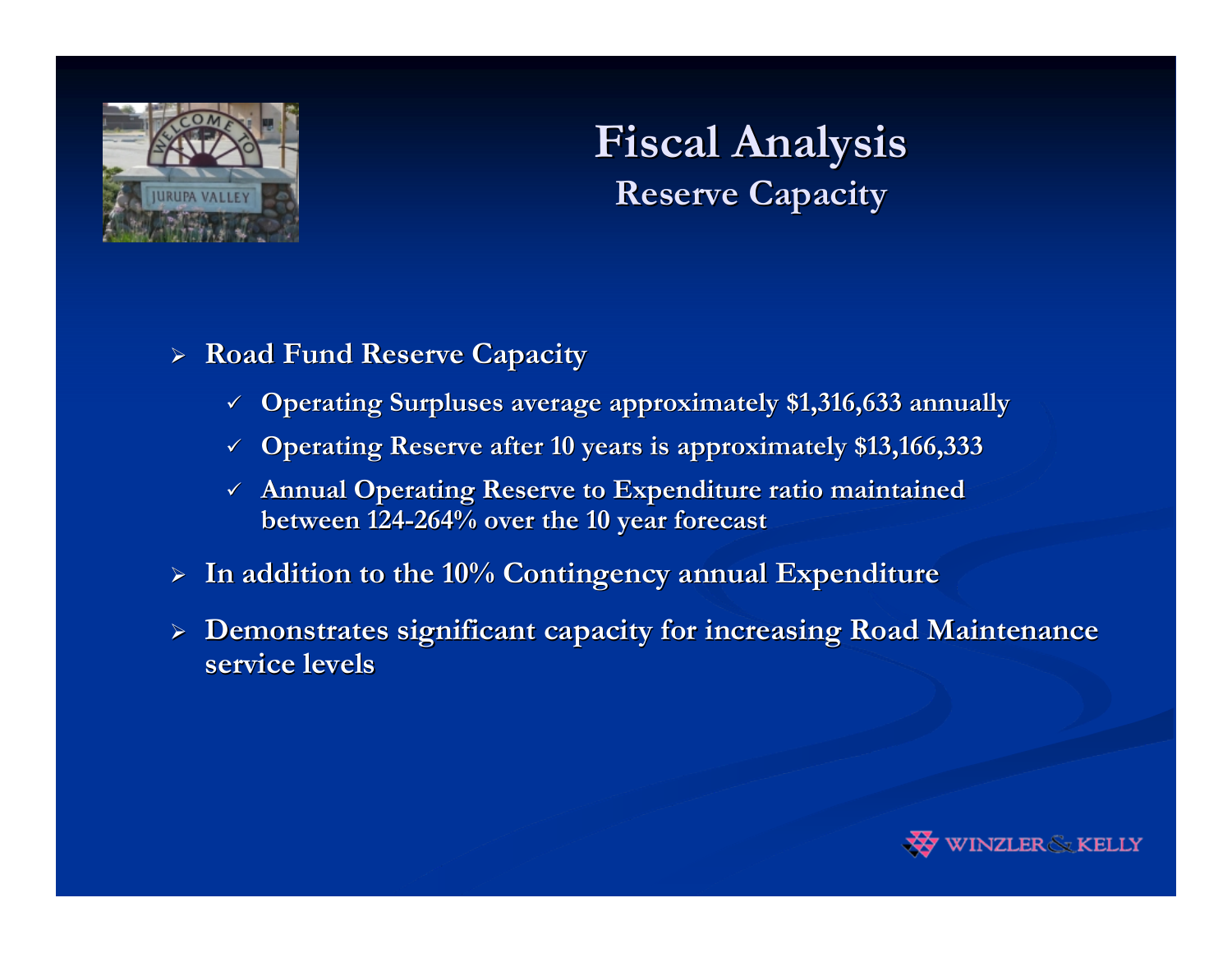

# **Redevelopment Project Areas & Sub -Areas**

- $\blacktriangleright$  **All Redevelopment Project Areas and Sub All Redevelopment Project Areas and Sub -Areas are anticipated to Areas are anticipated to remain with the county remain with the county**
- ¾ **County will retain all Property Tax County will retain all Property Tax "increment increment " above each Area's Base Year assessed valuation Base Year assessed valuation**
- ¾**City will receive Property Tax increment based on the respective Area Base Year assessed valuation Area Base Year assessed valuation - not the current year not the current year**
- ¾ **City will receive an additional City will receive an additional "pass through pass through " Property Tax for Property Tax for some Areas some Areas**

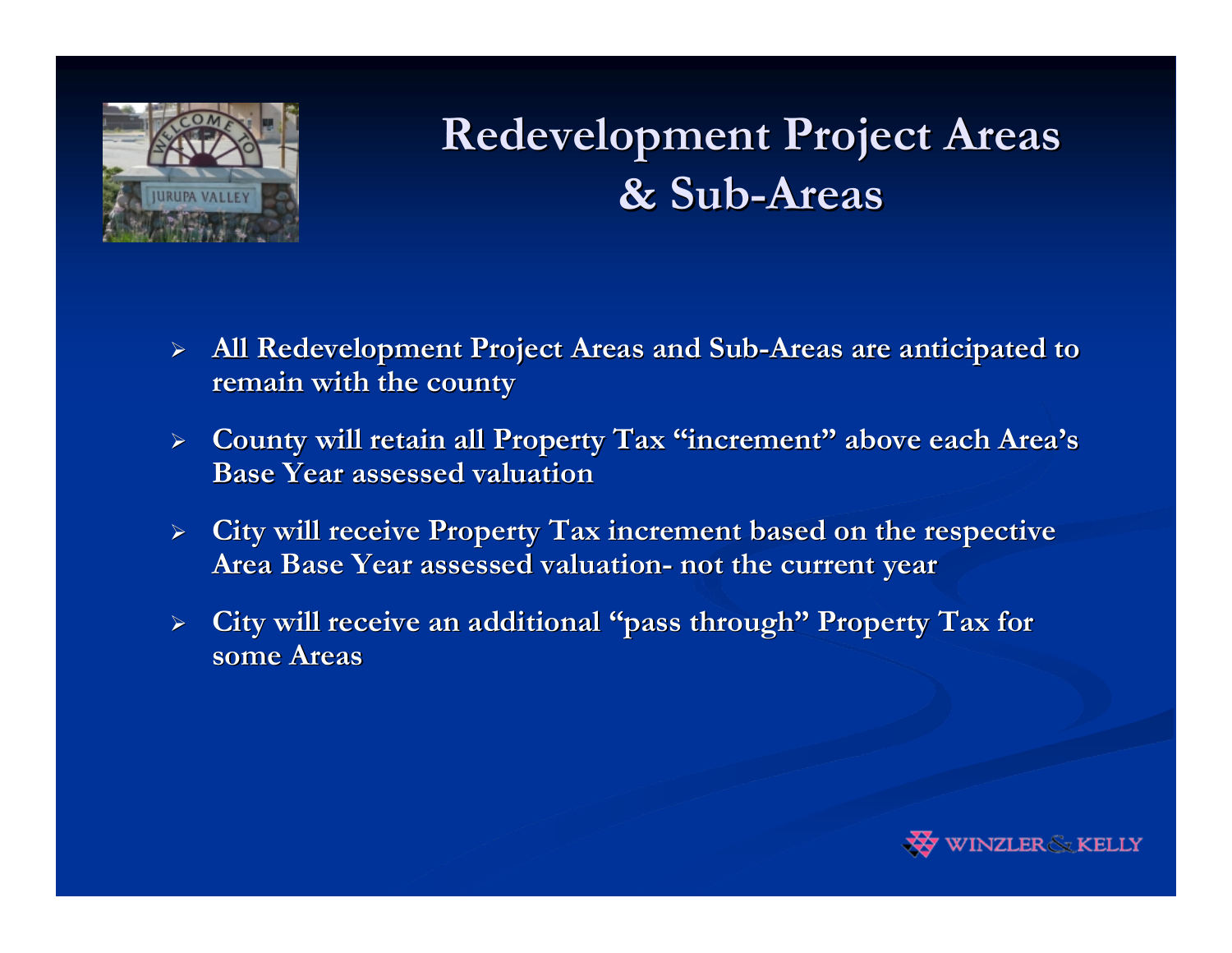

# **Property Tax Transfer Property Tax Transfer**

- $\blacktriangleright$  **General Property Tax General Property Tax**
	- $\checkmark$ **Government Code Section 56810 Government Code Section 56810 - new cities new cities**
	- $\checkmark$  Net Cost of Base Year County services transferred **multiplied by the Base Year Auditor multiplied by the Base Year Auditor's Ratio s Ratio**
	- $\checkmark$  Auditor's Ratio- Percentage of General Property Tax received by the county as a ratio to all General Purpose **revenue received by the county revenue received by the county – 38.2% for FY 07/08 38.2% for FY 07/08**
	- 9 **Net Cost of Services Net Cost of Services - \$16,573,600 for FY 07/08 \$16,573,600 for FY 07/08**
	- $\checkmark$ **Base Year Property Tax Base Year Property Tax - 38.2% x \$16,573,600 = 38.2% x \$16,573,600 = \$6,334,917 \$6,334,917**
- ¾ **Structural Fire Property Tax Structural Fire Property Tax**
	- ¾ **Tax Rate Tax Rate - 5.97%**

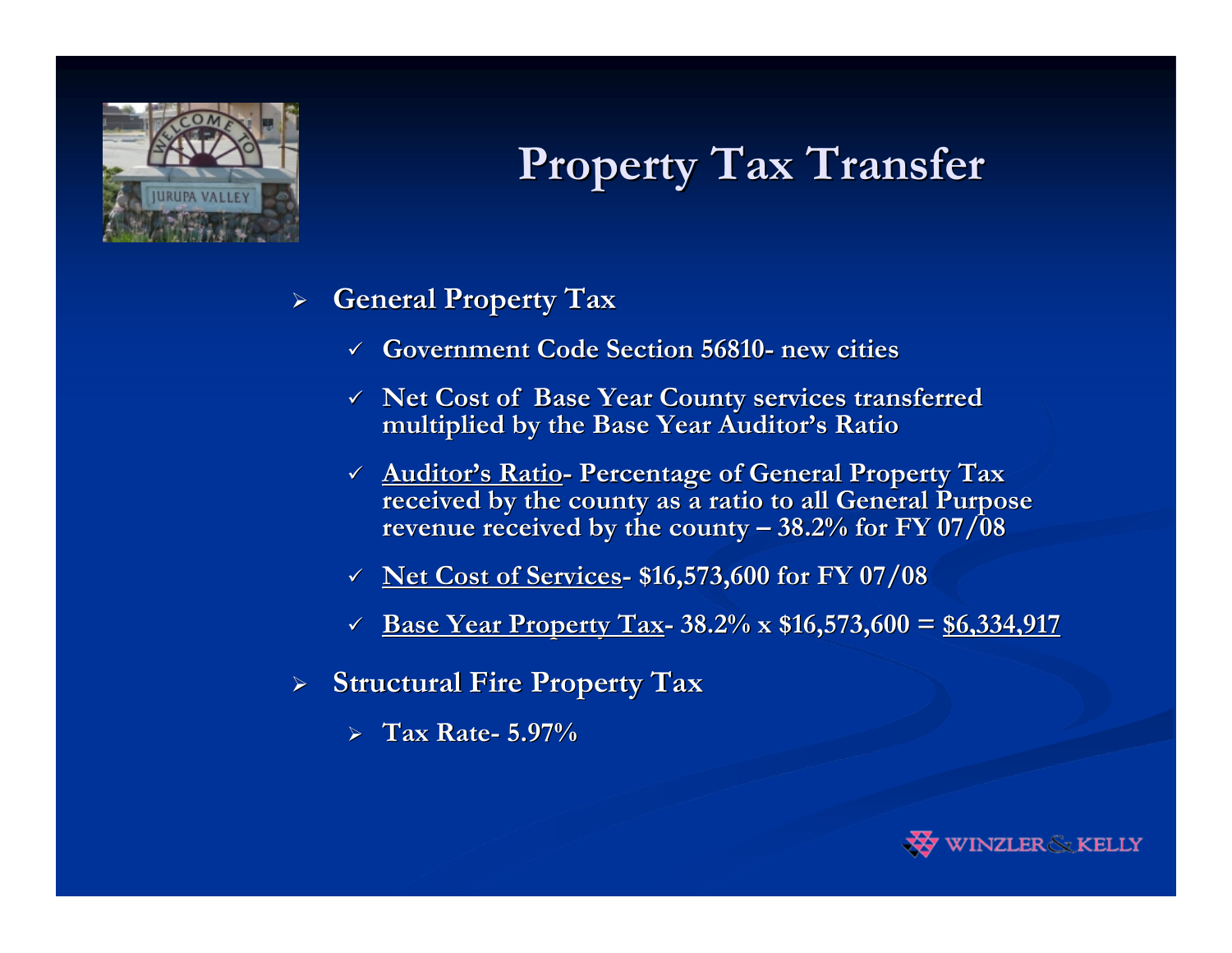

# **Property Tax Transfer Property Tax Transfer**

- $\blacktriangleright$  **General Property Tax General Property Tax**
	- $\checkmark$ **Tax Allocation Factor- City's General Property Tax Rate**
	- $\checkmark$  Established by dividing the calculated Base Property Tax transferred by **1% (Basic Levy) of the total a 1% (Basic Levy) of the total applicable Assessed Valuation of ta pplicable Assessed Valuation of taxable property within the city. property within the city.**
	- 9 **Tax Allocation Factor Tax Allocation Factor- 9.19 %**
- $\blacktriangleright$ **Structural Fire Property Tax** 
	- $\checkmark$ **Tax Allocation Factor Tax Allocation Factor- 5.97%**
	- 9 **Existing Tax Rate Existing Tax Rate**

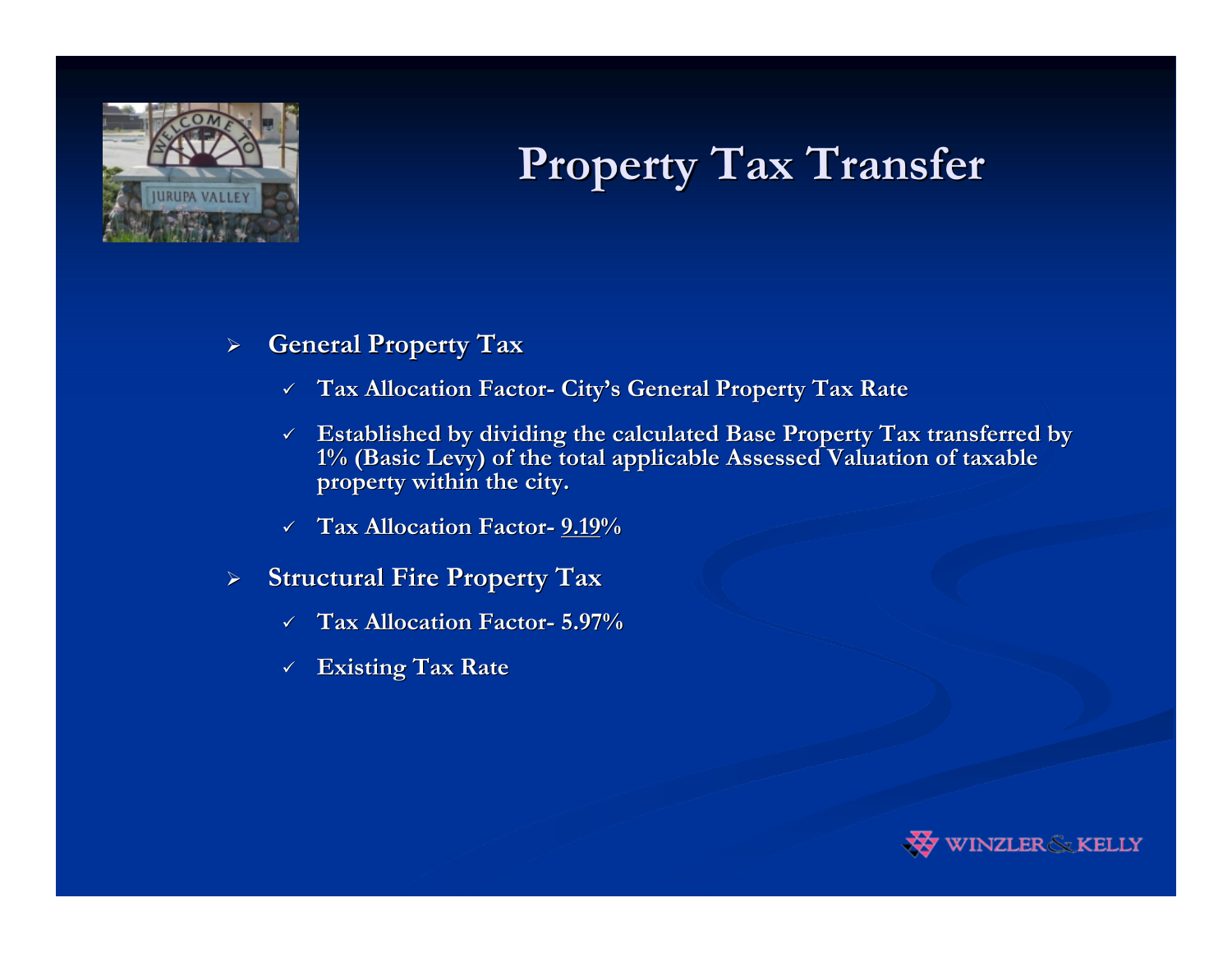

## **Revenue Neutrality Revenue Neutrality**

- $\blacktriangleright$  **Government Code Section 56815 Government Code Section 56815 - Legislative intent to protect counties Legislative intent to protect counties**  and other agencies from negative financial impact from incorporations
- $\blacktriangleright$ **"Equal Exchange" of revenues and costs between <b>"Affected Agencies"** and the new city based on Base Year costs and revenues transferred
- ¾**Affected Agency- Riverside County**
- $\blacktriangleright$  **Code Section allows for a negoti Code Section allows for a negotiated agreement of any mitigation ated agreement of any mitigation amount and method of payment and method of payment**
- ¾Any negotiated agreement would be included in the final CFA that would **be forwarded to LAFCO for the Public Hearing process be forwarded to LAFCO for the Public Hearing process**

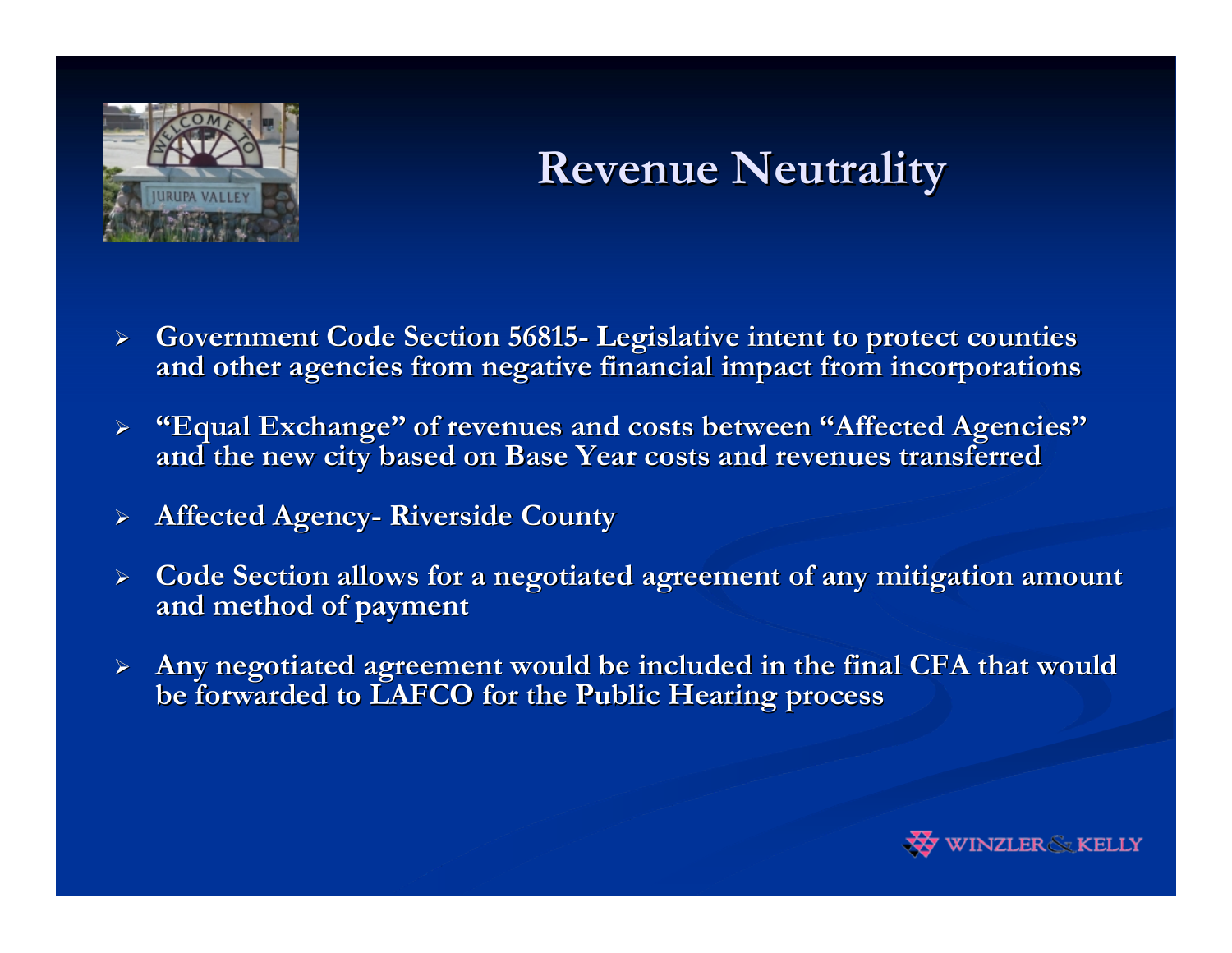

# **Transition Year Cash Flow Transition Year Cash Flow**

 $\blacktriangleright$ **County retains significant amount of revenues during Transition County retains significant amount of revenues during Transition Year**

- 9 **All Property Tax All Property Tax**
- $\checkmark$ **Some Sales Tax Some Sales Tax**
- 9 **Most Fee Revenues Most Fee Revenues**

#### $\blacktriangleright$ **City receives some significant revenues City receives some significant revenues**

- 9 **Motor Vehicle License Fees Motor Vehicle License Fees**
- 9 **Some Sales Tax Some Sales Tax**
- 9 **Some Franchise Fees and All Transient Occupancy Tax Some Franchise Fees and All Transient Occupancy Tax**
- 9 **Fuel Taxes, Prop 42 revenue, Measure A Revenue Fuel Taxes, Prop 42 revenue, Measure A Revenue**
- $\triangleright$  County required to provide all previous services during Transition Year **on a reimbursable basis paid back over 5 years on a reimbursable basis paid back over 5 years**
- $\blacktriangleright$ **City will incur start up costs in Transition Year**

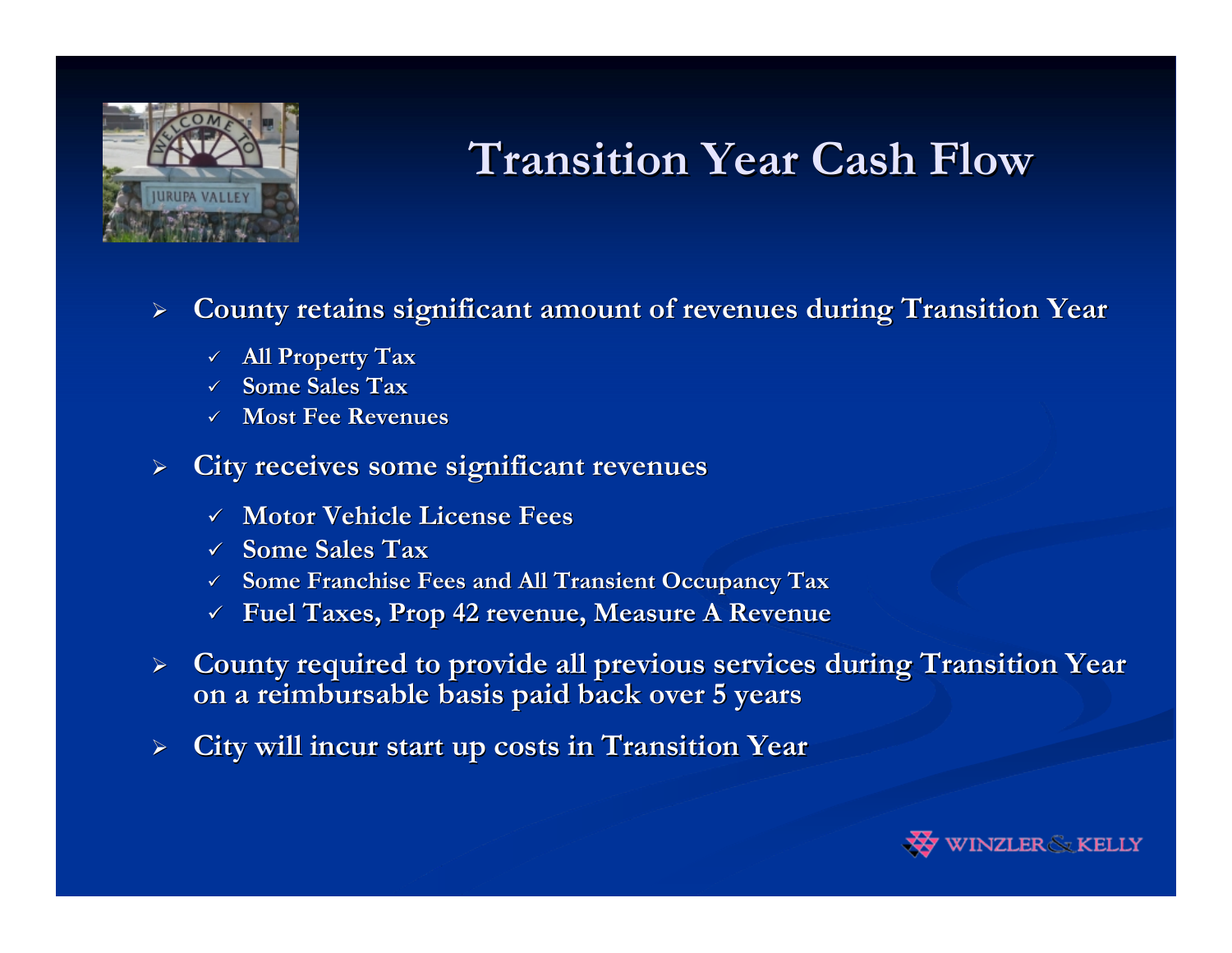

# **Provisional Appropriations Provisional Appropriations (Gann) Limit (Gann) Limit**

- $\blacktriangleright$ **Article XIIIB of the State Constitution implemented by Government Code Section 56812 Section 56812-"Gann Limit Gann Limit"**
- $\blacktriangleright$ **Establishes the annual appropriations limit for expenditures from taxes and certain fees and certain fees**
- ¾ **LAFCO establishes the LAFCO establishes the "Provisional Limit Provisional Limit " – Estimated \$42,232,589 for Estimated \$42,232,589 for Jurupa Valley Jurupa Valley**
- ¾**City will establish the permanent baseline limit at its first municipal election after incorporation election after incorporation**
- ¾**Adjusts annually based on population and inflation factors Adjusts annually based on population and inflation factors**